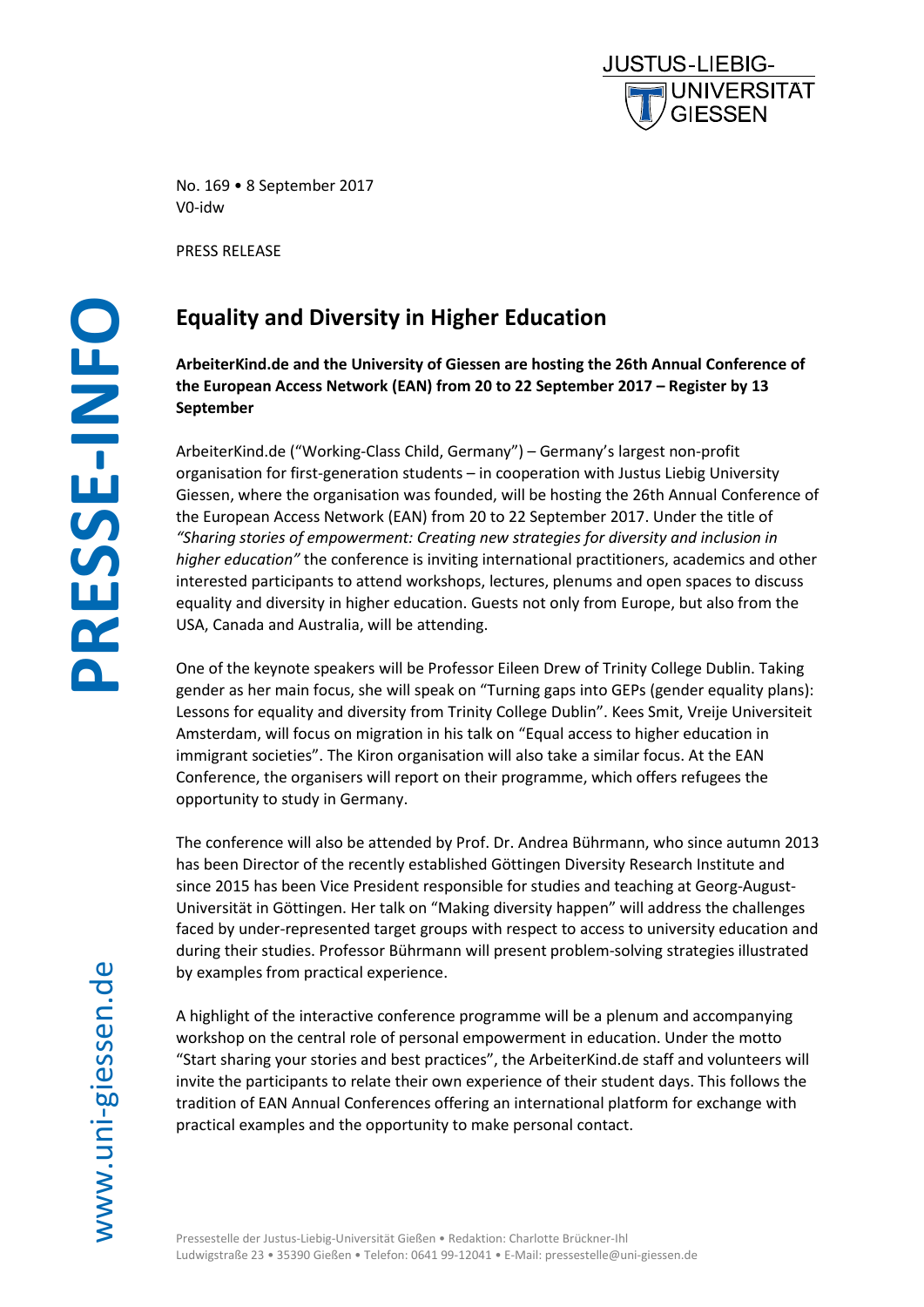### **European Access Network (EAN)**

Although today far more young people study than in the past, access to studying is still strongly dependent on social background and many other factors which have nothing to do with individual achievement. Since 1991, various actors in education have joined forces to work towards broader access to higher education. Around 130 members in Europe and the USA are currently involved.

Katja Urbatsch, founder of ArbeiterKind.de, has been on the board of the European Access Network since 2011. "Whoever wishes to study should receive the opportunity," Urbatsch stresses. That is the vision of ArbeiterKind.de and that is why I am actively involved in EAN. It is a great honour to host this year's conference in order to foreground the crucially important topic of diversity and inclusion in higher education."

JLU is the cooperation partner for the EAN Annual Conference 2017. JLU President Prof. Dr. Joybrato Mukherjee says: "Promoting access to higher education for disadvantaged groups is a major goal for us at Justus Liebig University Giessen. We believe that social background should not dictate educational and career opportunities." Prof. Mukherjee will officiate at the opening ceremony on 20 September to welcome the participants.

The 26th EAN Annual Conference is funded by the "Bildungsgerechtigkeitsfonds der Studienförderung der Friedrich-Ebert-Stiftung" (the Friedrich Ebert Foundation Education Equity Fund for the Promotion of Students), "Bildungs- und Förderungswerk der GEW im DGB e.V." (Registered Society: Education and Funding Foundation of the Union of Education and Science's in the German Trades Union), the ZEIT Foundation and "Sparkasse Giessen" as well as other sponsors.

### **About ArbeiterKind.de**

ArbeiterKind.de is Germany's largest non-profit organisation supporting those who are the first in their family to study. Throughout Germany, approximately 6,000 volunteers are involved in 75 local groups. Their job is to inform young people about studying, encourage and support first-generation students on their path from enrolling in their first year to graduating and embarking on a career. About 38,000 school students were reached in 2016 by ArbeiterKind.de information events.

The organisation has received many awards and won the IQ prize in spring 2016 presented by Mensa in Germany in category 3 "Hochbegabung in der Öffentlichkeit" ("High-giftedness in public"). ArbeiterKind.de in North Rhine-Westphalia was named the "Place of Progress" in May 2017. The success of the organisation's concept has been recognised by a long-term study conducted by the German Institute for Economic Research (DIW) and the WZB Berlin Social Science Center, proving that children from non-academic families more frequently decide to study having attended an ArbeiterKind.de event.

### **Date**

26th EAN Annual Conference 20 to 22 September 2017 Venue: JLU Giessen, Main Hall, University Main Building, Ludwigstrasse 23, 35390 Giessen, Germany